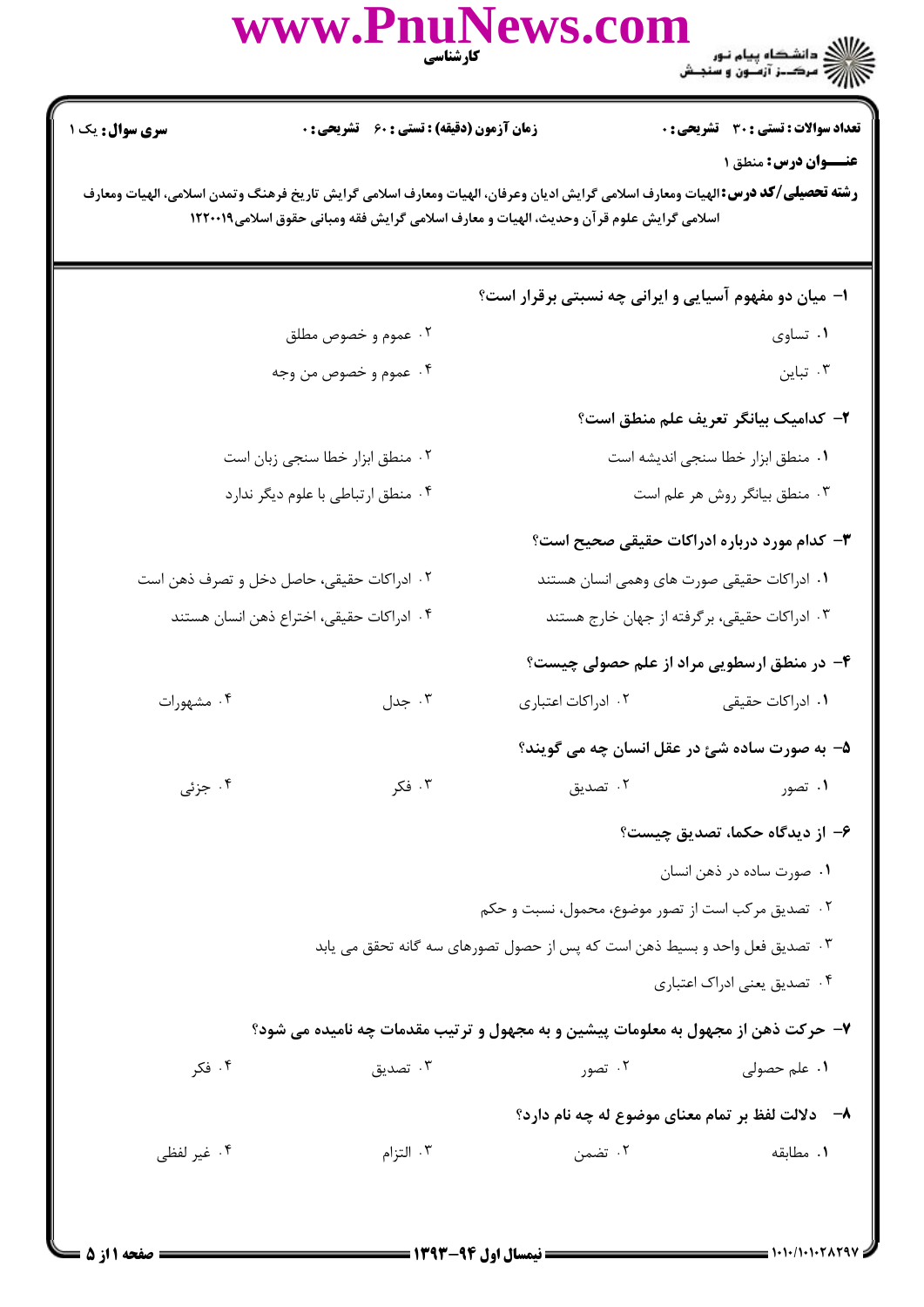|                                                                | www.PnuNews.com                                                                          | كارشناسي | عمر السلام دانشگاه پیام نور<br>۱۳۸۲ - مرکب از آرسون و سنجـش                                                                                                          |
|----------------------------------------------------------------|------------------------------------------------------------------------------------------|----------|----------------------------------------------------------------------------------------------------------------------------------------------------------------------|
| <b>سری سوال : ۱ یک</b>                                         | <b>زمان آزمون (دقیقه) : تستی : 60 ٪ تشریحی : 0</b>                                       |          | تعداد سوالات : تستى : 30 ٪ تشريحي : 0                                                                                                                                |
|                                                                | اسلامی گرایش علوم قر آن وحدیث، الهیات و معارف اسلامی گرایش فقه ومبانی حقوق اسلامی۱۲۲۰۰۱۹ |          | <b>عنــوان درس:</b> منطق ۱<br><b>رشته تحصیلی/کد درس:</b> الهیات ومعارف اسلامی گرایش ادیان وعرفان، الهیات ومعارف اسلامی گرایش تاریخ فرهنگ وتمدن اسلامی، الهیات ومعارف |
|                                                                |                                                                                          |          | ۹- در صحت دلالت التزامی چه چیزی شرط است؟                                                                                                                             |
| ۰۱ میان معنای موضوع له و معنایی که استعمال می شود، ملازمه باشد |                                                                                          |          |                                                                                                                                                                      |
|                                                                |                                                                                          |          | ۰۲ لفظ بر جزء معنای موضوع له دلالت کند                                                                                                                               |
|                                                                |                                                                                          |          | ۰۳ دلالت التزامي بدون دلالت مطابقه باشد                                                                                                                              |
|                                                                |                                                                                          |          | ۰۴ میان موضوع له و مستعمل فیه ملازمه ای نباشد                                                                                                                        |
|                                                                |                                                                                          |          | ۱۰– لفظی که جزئی از آن بر جزء معنا دلالت کند، چه نام دارد؟                                                                                                           |
| ۰۴ فکر                                                         | ۰۳ تصدیق                                                                                 | ۰۲ مرکب  | ۰۱ مفرد                                                                                                                                                              |
|                                                                |                                                                                          |          | 11- واژه سیمرغ(پرنده) به کدام دسته تعلق دارد؟                                                                                                                        |
|                                                                | ۲. لفظ مرکب تقییدی وصفی                                                                  |          | ۰۱ لفظ غیر تقییدی                                                                                                                                                    |
|                                                                | ۰۴ لفظ مرکب تقییدی اضافی                                                                 |          | ۰۳ لفظ مفرد                                                                                                                                                          |
|                                                                |                                                                                          |          | <b>۱۲</b> - کدام مورد تعریف جزئی است؟                                                                                                                                |
|                                                                |                                                                                          |          | ۰۱ جزئی مفهومی است که می توان بر ای آن افراد متعدد فرض کرد                                                                                                           |
|                                                                |                                                                                          |          | ۰۲ وصف اشیای خارجی است                                                                                                                                               |
|                                                                |                                                                                          |          | ۰۳ جزئی مفهومی است که حتماً مصداق خارجی دارد                                                                                                                         |
|                                                                |                                                                                          |          | ۰۴ جزئي مفهومي است كه فرض افراد متعدد براي آن  به لحاظ عقلي محال است                                                                                                 |
|                                                                |                                                                                          |          | 13- مفهوم خورشید جزئی است یا کلی؟                                                                                                                                    |
|                                                                |                                                                                          |          | ۰۱ جزئی است؛ زیرا فقط یک خورشید در خارج وجود دارد                                                                                                                    |
|                                                                |                                                                                          |          | ۰۲ جزئی است ؛ زیرا ما از این لفظ فقط به یک معنا منتقل می شویم                                                                                                        |
|                                                                |                                                                                          |          | ۰۳ کلی است؛ زیرا تنها یک فرد خارجی دارد                                                                                                                              |
|                                                                |                                                                                          |          | ۰۴ کلی است؛ زیرا فقط یک خورشید در خارج داریم                                                                                                                         |
|                                                                |                                                                                          |          | <b>۱۴</b> – چرا مفاهیم جزئی موضوع هیچ علمی نیستند؟                                                                                                                   |
|                                                                | ۰۲ امور جزئی فقط در ذهن تحقق دارند نه در خارج                                            |          | ٠١. بدليل اينكه قابليت تعميم ندارند                                                                                                                                  |
|                                                                | ۰۴ امور جزئی قابل شمارش هستند                                                            |          | ۰۳ امور جزئي قابل طبقه بندي هستند                                                                                                                                    |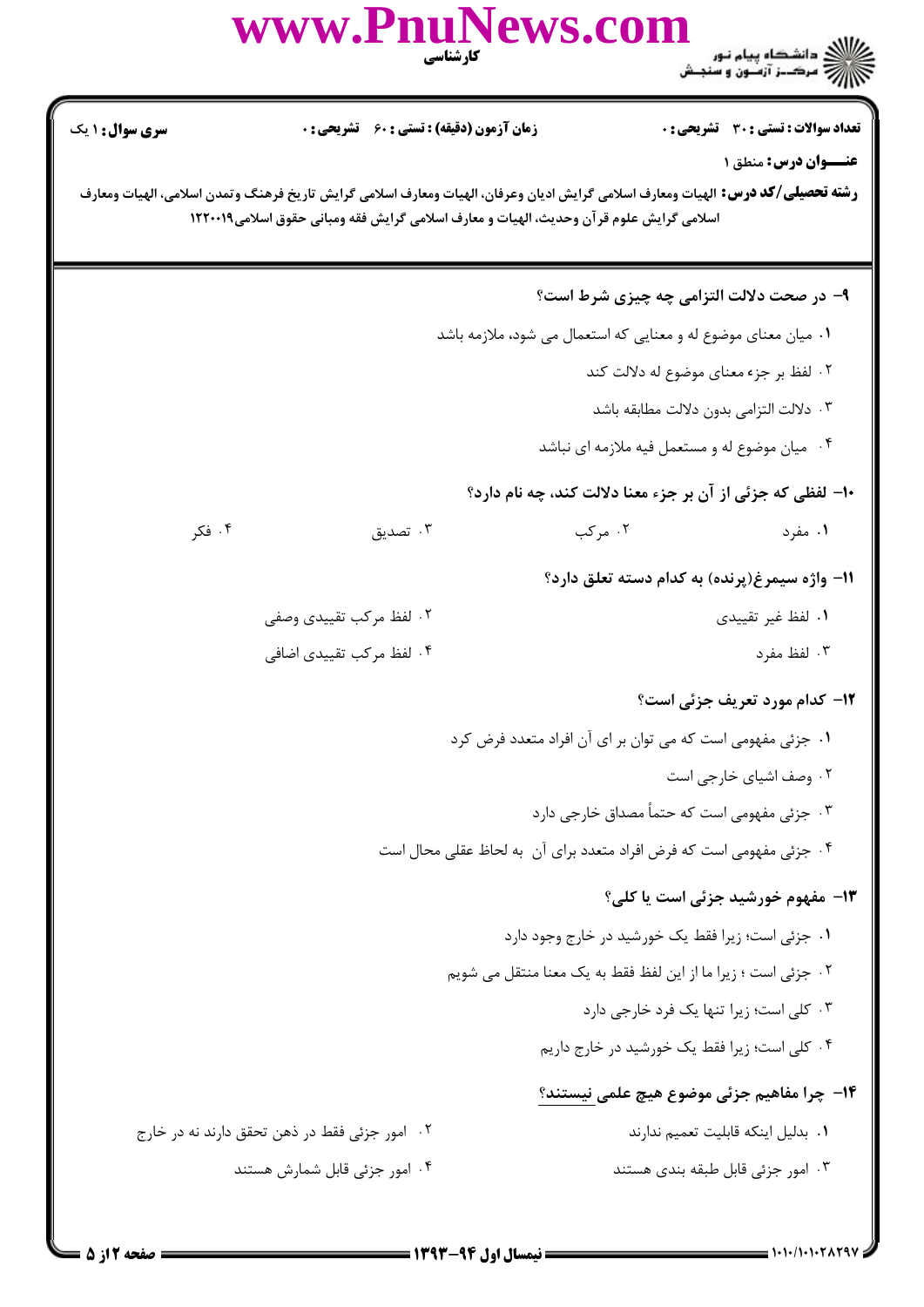

| <b>سری سوال :</b> ۱ یک                                                                                                                              | <b>زمان آزمون (دقیقه) : تستی : 60 ٪ تشریحی : 0</b>                                       |              | <b>تعداد سوالات : تستی : 30 ٪ تشریحی : 0</b>                                   |  |  |  |
|-----------------------------------------------------------------------------------------------------------------------------------------------------|------------------------------------------------------------------------------------------|--------------|--------------------------------------------------------------------------------|--|--|--|
| <b>رشته تحصیلی/کد درس:</b> الهیات ومعارف اسلامی گرایش ادیان وعرفان، الهیات ومعارف اسلامی گرایش تاریخ فرهنگ وتمدن اسلامی، الهیات ومعارف              |                                                                                          |              | عنــوان درس: منطق ۱                                                            |  |  |  |
|                                                                                                                                                     | اسلامی گرایش علوم قر آن وحدیث، الهیات و معارف اسلامی گرایش فقه ومبانی حقوق اسلامی۱۲۲۰۰۱۹ |              |                                                                                |  |  |  |
|                                                                                                                                                     |                                                                                          |              | <b>۱۵</b> - تفاوت کل و کلی چیست؟                                               |  |  |  |
|                                                                                                                                                     |                                                                                          |              | ۰۱ کل همان کلی است و هیچ تفاوتی ندارند                                         |  |  |  |
|                                                                                                                                                     | ۲. اگر اجزاء نباشد کل هم نیست؛ اما کلی می تواند هیچ فردی در خارج نداشته باشد             |              |                                                                                |  |  |  |
|                                                                                                                                                     |                                                                                          |              | ۰۳ اجزاء کل بی نهایت است؛ اما افراد کلی امور محدود و مشخصی هستند               |  |  |  |
|                                                                                                                                                     |                                                                                          |              | ۰۴ کل صفت مفهوم است و کلی صفت اشیاء خارجی                                      |  |  |  |
|                                                                                                                                                     |                                                                                          |              | ۱۶– مفهوم مثلث، کلی متواطی است یا مشکک؟                                        |  |  |  |
|                                                                                                                                                     |                                                                                          |              | ٠١ مشكك است؛ زيرا ما مثلث هاي گوناگون داريم                                    |  |  |  |
|                                                                                                                                                     |                                                                                          |              | ۰۲ مشکک است؛ زیرا هر فردی می تواند تعریف های گوناگون از مثل ارائه دهد          |  |  |  |
|                                                                                                                                                     |                                                                                          |              | ۰۳ متواطی است؛ زیرا صدق مفهوم مثلث بر افراد گوناگون آن یکسان است               |  |  |  |
|                                                                                                                                                     |                                                                                          |              | ۰۴ متواطی است؛ زیرا مثلث فقط در ذهن موجود است نه در خارج                       |  |  |  |
|                                                                                                                                                     |                                                                                          |              | ۱۷– کدام مورد درباره جزئی حقیقی درست است؟                                      |  |  |  |
|                                                                                                                                                     |                                                                                          |              | ٠١ هيچ جزئي حقيقي جزئي اضافي نيست                                              |  |  |  |
| ۰۲ به لحاظ عقلی نمی توان برای جزئی حقیقی افراد متعدد در نظر گرفت مانند آاین کتاب ً                                                                  |                                                                                          |              |                                                                                |  |  |  |
| ۰۳ نسبت میان جزی حقیقی و جزیی اضافی عموم خصوص من وجه است                                                                                            |                                                                                          |              |                                                                                |  |  |  |
|                                                                                                                                                     |                                                                                          |              | ۰۴ هر جزئي حقيقي جزئي اضافي است؛ اما هر جزيي اضافي جزيي حقيقي نيست             |  |  |  |
| ۱۸– این جمله تعریف کدامیک از مفاهیم منطقی است؟ مفهومی کلی که دال بر وصفی از شئ که خارج از حقیقت آن شئ است.                                          |                                                                                          |              |                                                                                |  |  |  |
| ۰۴ فصل                                                                                                                                              | ۰۳ کلی عرضی                                                                              | ۰۲ کلی ذاتی  | ۰۱ جنس                                                                         |  |  |  |
|                                                                                                                                                     |                                                                                          |              | ۱۹– این جمله تعریف کدام مفهوم است؟ مفهوم کلی که تمام حقیقت شئ را در بر میگیرد. |  |  |  |
| ۰۴ عرضی خاص                                                                                                                                         | ۰۳ فصل                                                                                   | ۰۲ جنس       | ۰۱ نوع                                                                         |  |  |  |
| ۲۰- اگر حیوان را (جسمی که رشد و نمو دارد و دارای حرکات ارادی است) با جسم نامی( جسمی که فقط رشد و نمو دارد)<br>مقایسه کنیم؛ به حیوان چه گفته می شود؟ |                                                                                          |              |                                                                                |  |  |  |
| ۰۴ جنس قريب                                                                                                                                         | ۰۳ عرضی خاص                                                                              | ۲. نوع اضافی | <b>۱</b> . نوع حقیقی                                                           |  |  |  |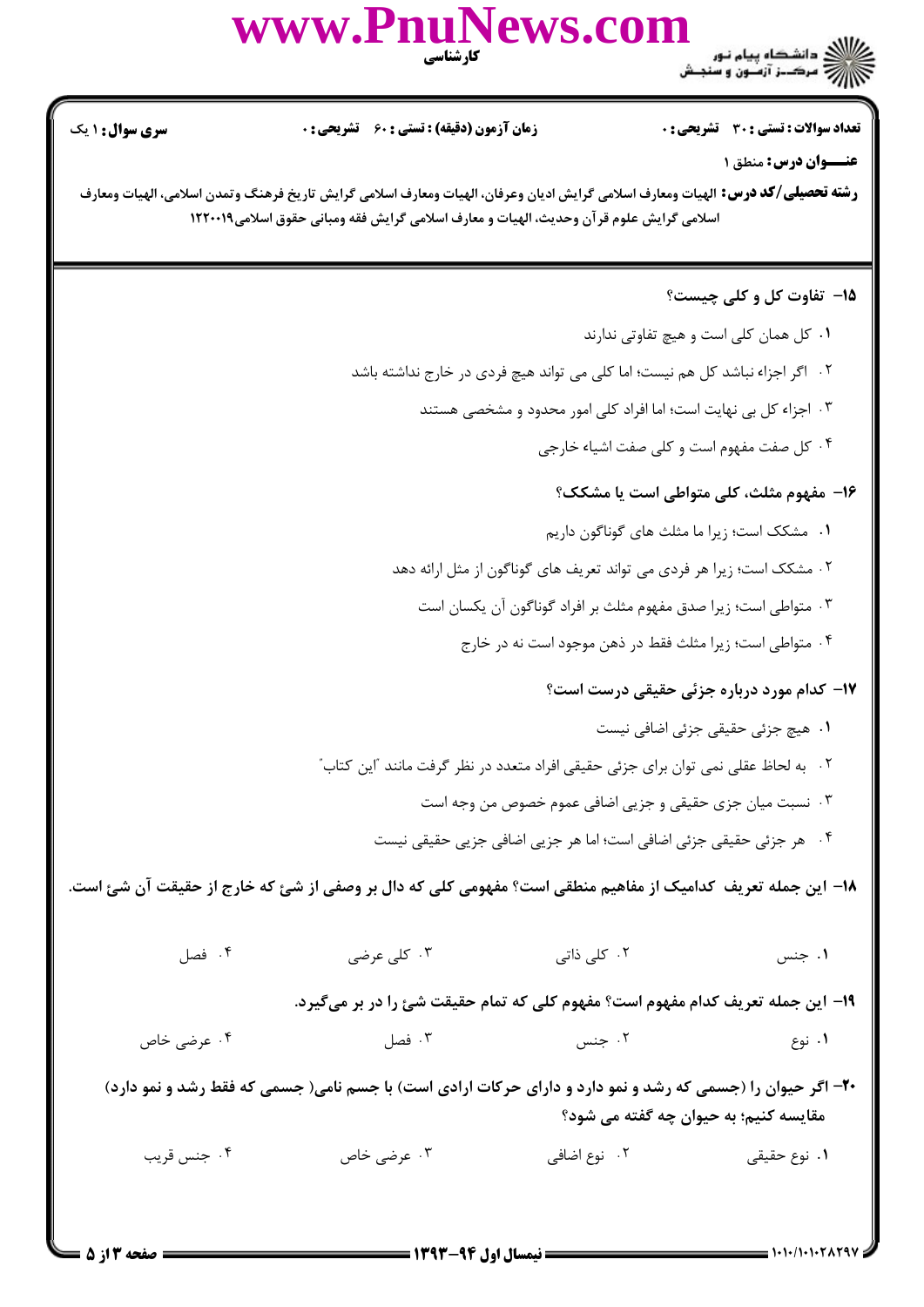|                                                                                                                                                                                                                                                           | WWW.PnuNews.com                                                                                                              |                   | ے ۔<br>کالان دانشگاہ پیام نور<br>کالان مرکز آزمون و سنجش |  |  |
|-----------------------------------------------------------------------------------------------------------------------------------------------------------------------------------------------------------------------------------------------------------|------------------------------------------------------------------------------------------------------------------------------|-------------------|----------------------------------------------------------|--|--|
| <b>سری سوال :</b> ۱ یک                                                                                                                                                                                                                                    | زمان آزمون (دقیقه) : تستی : 60 ٪ تشریحی : 0                                                                                  |                   | <b>تعداد سوالات : تستی : 30 ٪ تشریحی : 0</b>             |  |  |
| عنــوان درس: منطق ۱<br><b>رشته تحصیلی/کد درس:</b> الهیات ومعارف اسلامی گرایش ادیان وعرفان، الهیات ومعارف اسلامی گرایش تاریخ فرهنگ وتمدن اسلامی، الهیات ومعارف<br>اسلامی گرایش علوم قر آن وحدیث، الهیات و معارف اسلامی گرایش فقه ومبانی حقوق اسلامی۱۲۲۰۰۱۹ |                                                                                                                              |                   |                                                          |  |  |
|                                                                                                                                                                                                                                                           |                                                                                                                              |                   | <b>۲۱</b> - کدام مورد در باره مای حقیقیه درست است؟       |  |  |
|                                                                                                                                                                                                                                                           | ۰۱ پس از آنکه فهمیدیم شئ در خارج موجود است با مای حقیقیه از حقیقت آن شئ سؤال می کنیم                                         |                   |                                                          |  |  |
|                                                                                                                                                                                                                                                           | ۰۲ پس از آنکه فهمیدیم شئ در خارج موجود نیست، با مای حقیقیه از حقیقت آن شئ سؤال می کنیم                                       |                   |                                                          |  |  |
| ۰۳ قبل از آنکه بدانیم شئ ماهیتی از ماهیات خارجی نیست، از مای حقیقه برای فهم معنای شئ استفاده می کنیم                                                                                                                                                      |                                                                                                                              |                   |                                                          |  |  |
| ۰۴ اگر مفهومی بسیط باشد و ماهیتی از ماهیات خارجی نباشد؛ از مای حقیقیه استفاده می کنیم تا حقیقت آن مفهوم بسیط را بشناسیم                                                                                                                                   |                                                                                                                              |                   |                                                          |  |  |
|                                                                                                                                                                                                                                                           | <b>۲۲</b> -  این تعریف برای چه مفهومی ارائه شده است؟ « قول یدل علی الماهیه الشئ بالذات: امری که به نحو بالذات بر ماهیت و ذات |                   | شئ دلالت دارد»                                           |  |  |
| ۰۴ تعریف به مصداق                                                                                                                                                                                                                                         | ۰۳ تعریف رسم تام                                                                                                             | ٠٢ تعريف رسم ناقص | ۰۱ تعريف به حد                                           |  |  |
|                                                                                                                                                                                                                                                           |                                                                                                                              |                   | ٢٣- تعريف انسان به حيوان متعجب چه نوع تعريفي است؟        |  |  |
| ۰۴ رسم ناقص                                                                                                                                                                                                                                               | ۰۳ رسم تام                                                                                                                   |                   | <b>۱</b> . حد تام مسلم است از محمد ناقص                  |  |  |
|                                                                                                                                                                                                                                                           | ۲۴- اگر شخصی دلیل بی اعتقادی مردم به ارزشها را فقط تورم و گرانی بداند چه مغالطه ای انجام داده است؟                           |                   |                                                          |  |  |
| ۰۴ ایهام انعکاس                                                                                                                                                                                                                                           | ۰۳ تعریف دوری                                                                                                                | ۰۲ کنه و وجه      | ٠١ تركيب مفصل                                            |  |  |
| ۲۵–این تعرف بر کدامیک از مفاهیم زیر دلالت دارد؟«لفظ مرکب تام معنا داری است که مبیّن نسبت خبری بوده و قابلیت صدق<br>و کذب دارد».                                                                                                                           |                                                                                                                              |                   |                                                          |  |  |
| ۰۴ قضیه                                                                                                                                                                                                                                                   | ۰۳ قضیه حملی                                                                                                                 |                   | ۰۲ استدلال<br>۰۱ تصدیق                                   |  |  |
|                                                                                                                                                                                                                                                           |                                                                                                                              |                   | ۲۶– کدامیک از قضایای زیر در علم کاربرد دارد؟             |  |  |
| ۰۴ قضیه محصوره                                                                                                                                                                                                                                            | ۰۳ قضیه مهمله                                                                                                                | ۰۲ قضیه شخصی      | ٠١ قضيه طبيعيه                                           |  |  |
|                                                                                                                                                                                                                                                           |                                                                                                                              |                   | ۲۷- کدامیک از قضایای زیر خارجیه هستند؟                   |  |  |
|                                                                                                                                                                                                                                                           | ۰۲ هر دانشجویی موفق است                                                                                                      |                   | ۰۱ هر حیوانی دارای ادراک حسی است                         |  |  |
|                                                                                                                                                                                                                                                           | ۰۴ هر مثلثی شکل است                                                                                                          |                   | ۰۳ هرجسمی فانی است                                       |  |  |
|                                                                                                                                                                                                                                                           |                                                                                                                              |                   | ٢٨- شرط لازم صدق قضيه موجبه چيست؟                        |  |  |
| ۰۴ مطابقت با واقع                                                                                                                                                                                                                                         | ۰۳ محتوا                                                                                                                     | ۰۲ کلیت           | ۰۱ وجود موضوع                                            |  |  |